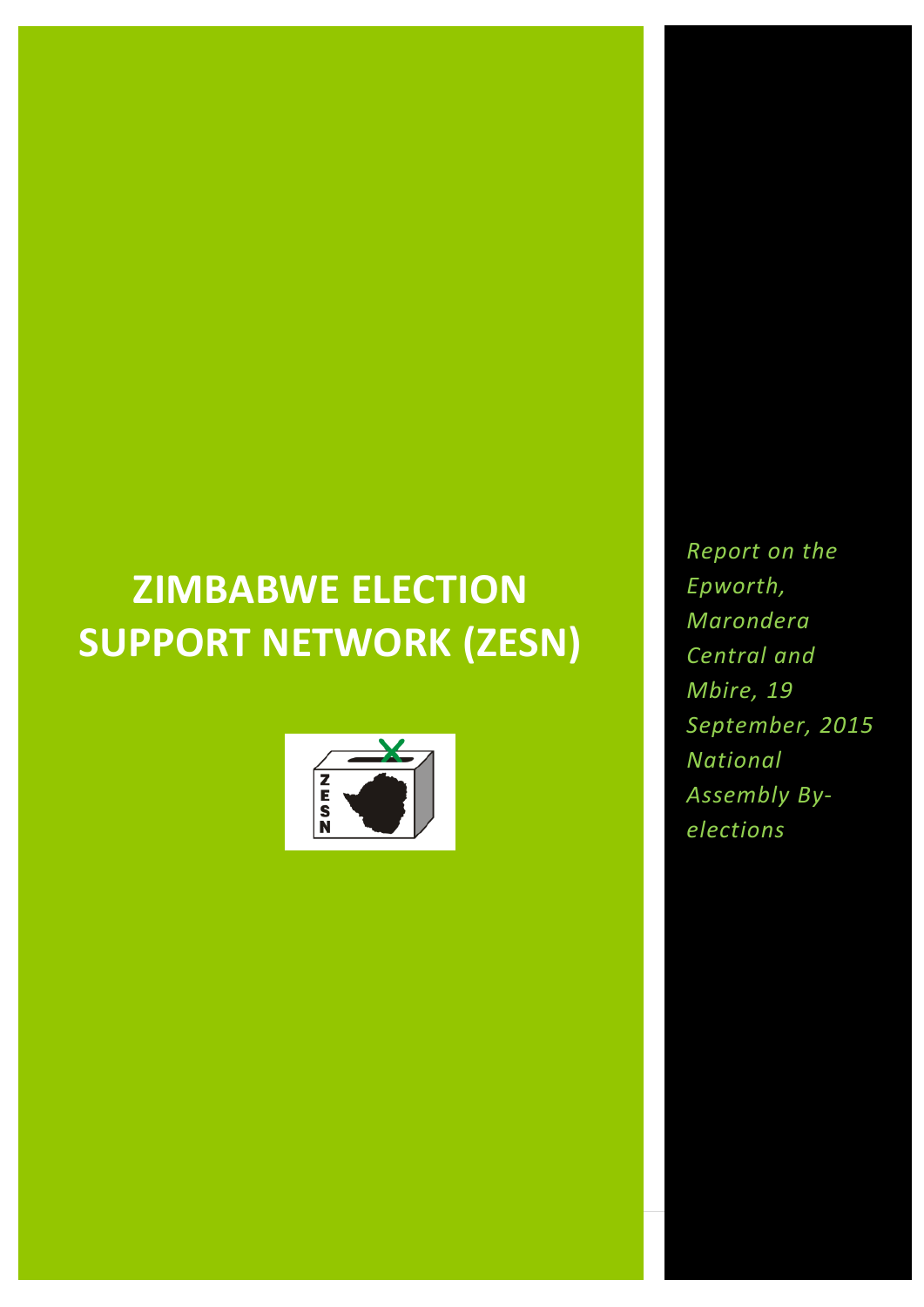## **TABLE OF CONTENTS**

| 1.   |  |
|------|--|
| 2.   |  |
| 3.   |  |
| 4.   |  |
| 4.1. |  |
| 4.2. |  |
| 5.   |  |
| 5.1. |  |
| 5.2. |  |
| 6.   |  |
| 6.1. |  |
| 6.2. |  |
| 7.   |  |
| 8.   |  |
| 9.   |  |
| 10.  |  |
| 11.  |  |
| 12.  |  |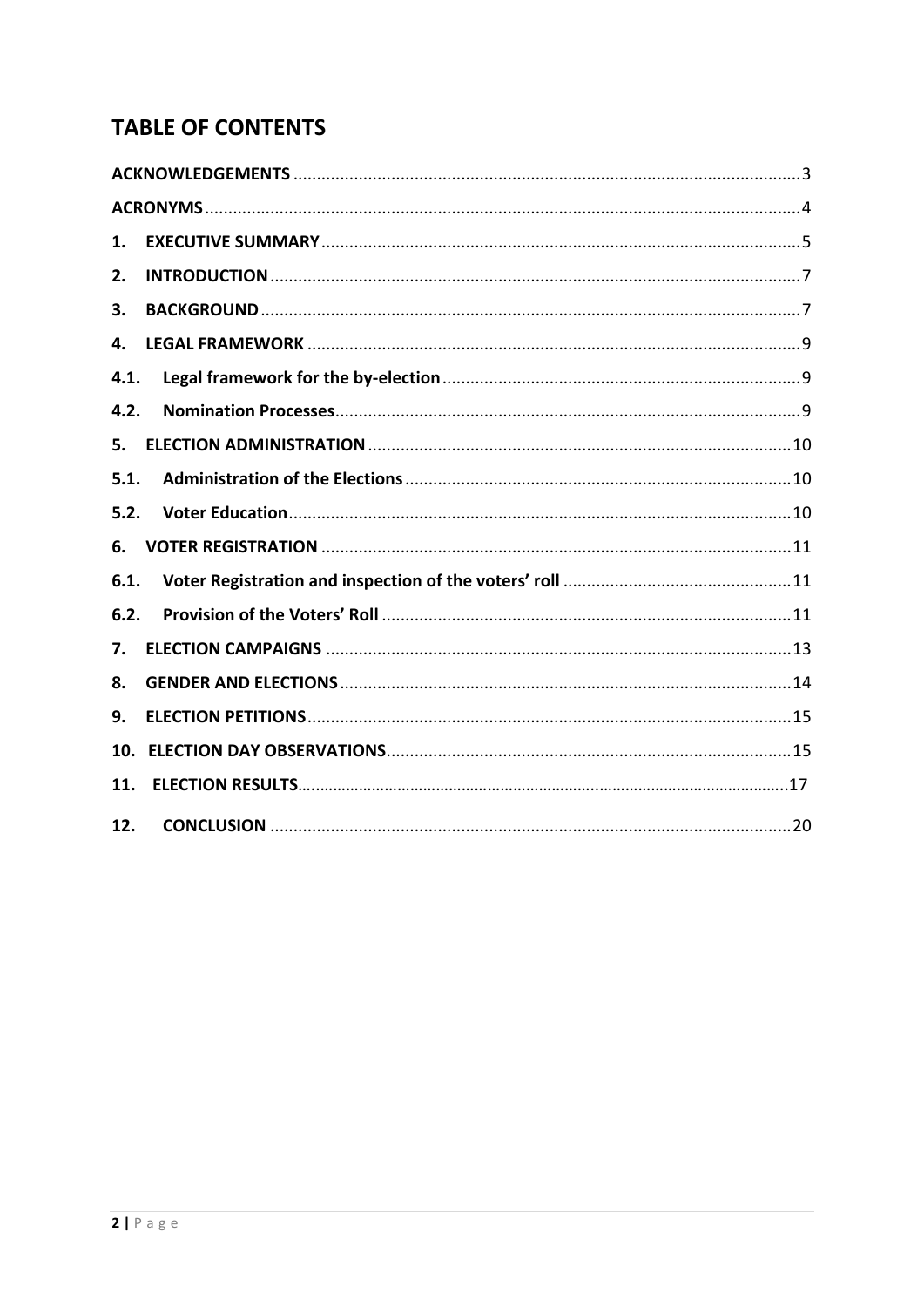#### <span id="page-2-0"></span>**ACKNOWLEDGEMENTS**

ZESN would like to express its profound gratitude to the Board, member organisations and volunteers who made observation of the Epworth, Marondera Central and Mbire byelections possible. The ZESN Board and members were prompt in responding to matters that required their attention and key in the recruitment and pre-planning processes. Without their support, the election observation mission would not have succeeded. ZESN is indebted to volunteers who observed electoral processes, voter registration and electionday processes, dedicating considerable time and effort. ZESN commends observers for objectively reporting on the pre-polling and post polling processes.

ZESN commends the Zimbabwe Electoral Commission (ZEC) whose cooperation is indispensable to our successful election observation. The professional conduct of their polling officers is commendable. ZESN also applauds citizens of Zimbabwe for voting in a peaceful environment during this by-election.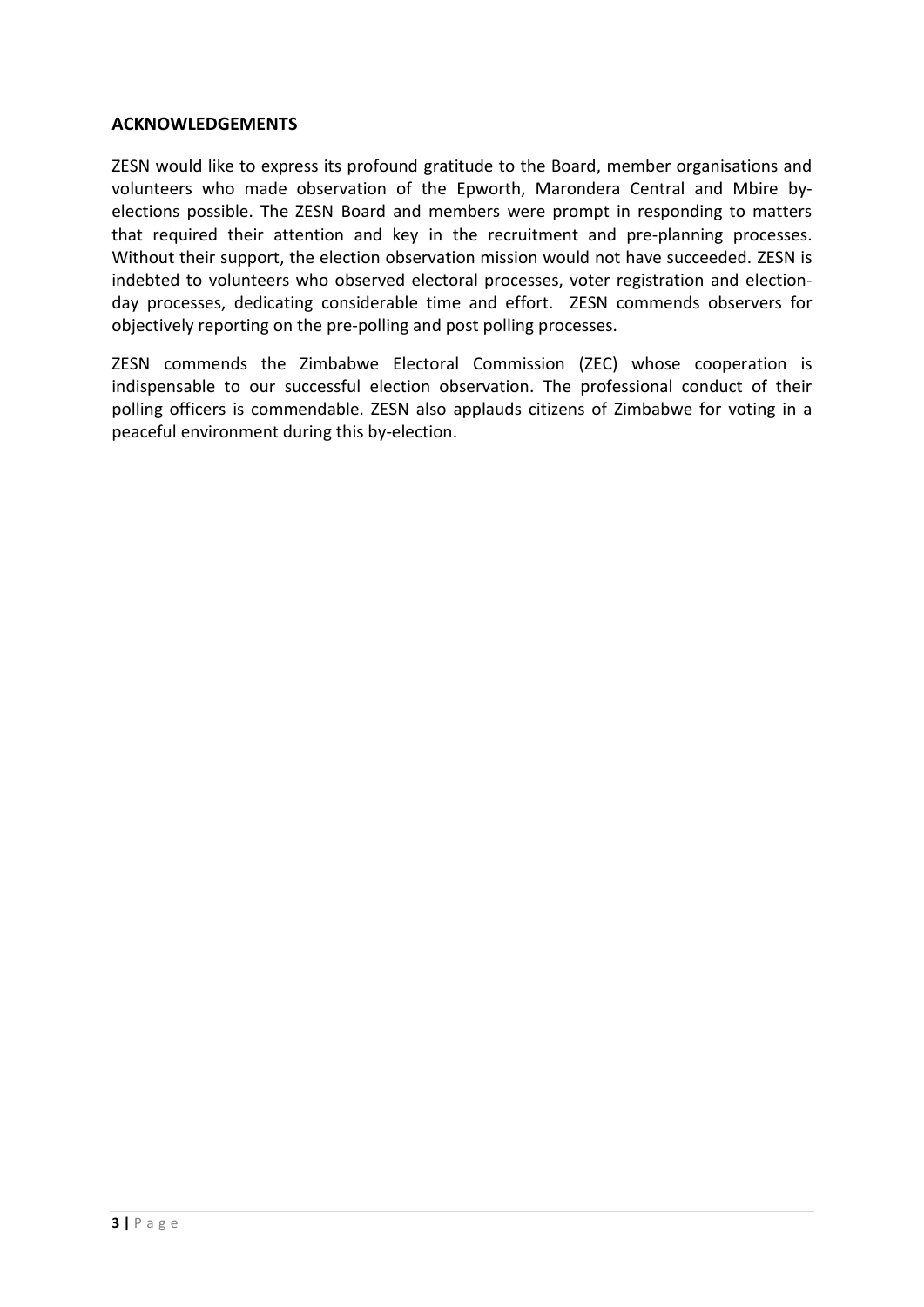## <span id="page-3-0"></span>**ACRONYMS**

| <b>ACHPR</b> | African Charter on Human and Peoples' Rights                                      |
|--------------|-----------------------------------------------------------------------------------|
| AU           | African Union                                                                     |
| <b>GNDEM</b> | The Global Network of Domestic Election Monitors                                  |
| <b>ICCPR</b> | International Covenant on Civil and Political Rights                              |
| <b>JSC</b>   | <b>Judicial Services Commission</b>                                               |
| MDC-T        | Movement for Democratic Change -Tsvangirai                                        |
| <b>MPLCs</b> | <b>Multi-Party Liaison Committees</b>                                             |
| <b>NCA</b>   | National Constitutional Assembly                                                  |
| <b>UDHR</b>  | Universal Declaration of Human Rights                                             |
| <b>PEMMO</b> | Principles for Election Management, Monitoring and Observation in the SADC Region |
| ZANU-PF      | Zimbabwe African National Union-Patriotic Front                                   |
| <b>ZEC</b>   | Zimbabwe Electoral Commission                                                     |
| <b>ZESN</b>  | Zimbabwe Election Support Network                                                 |
| <b>ZHRC</b>  | Zimbabwe Human Rights Commission                                                  |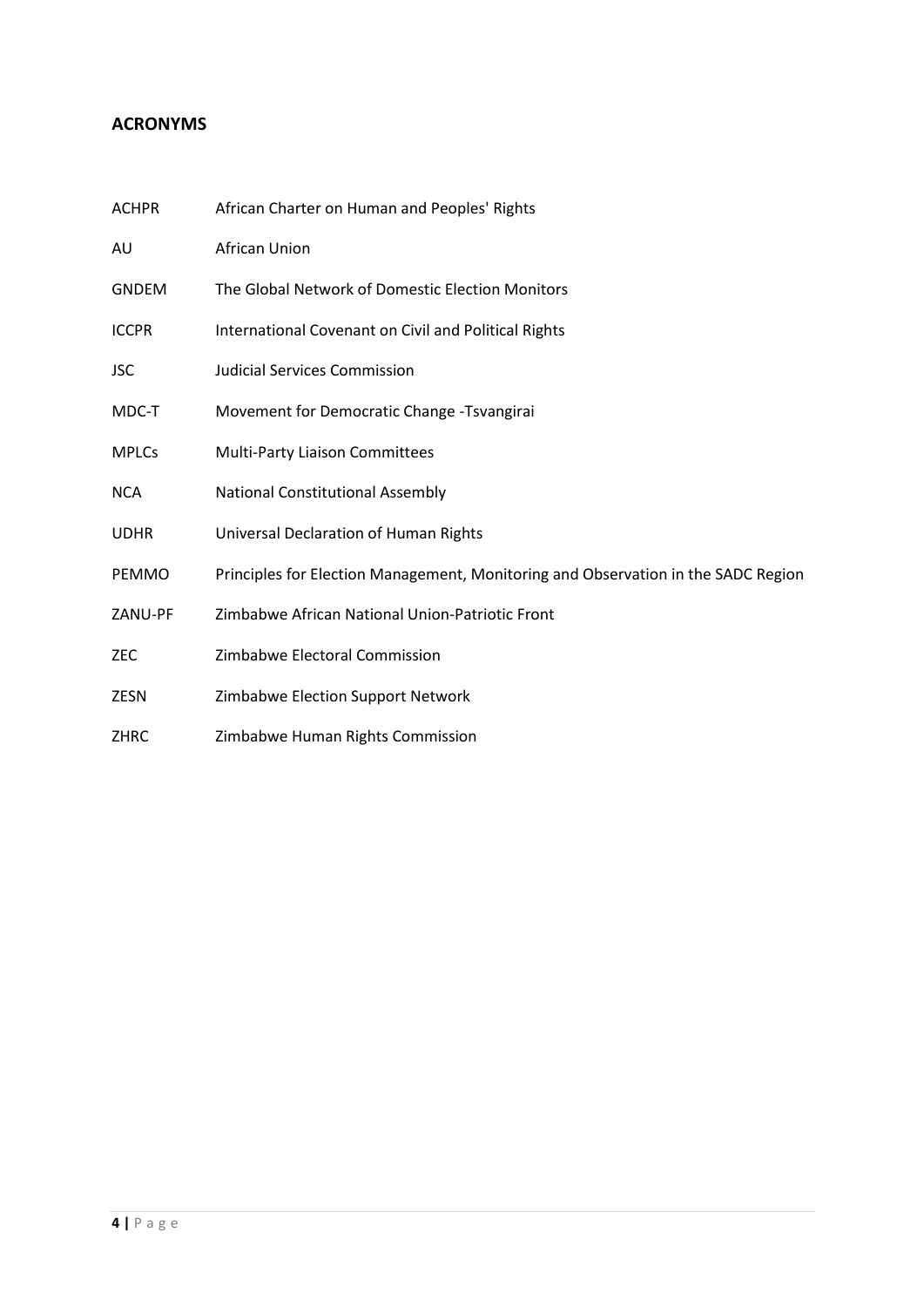### <span id="page-4-0"></span>1. **EXECUTIVE SUMMARY**

On 19 September 2015, the Zimbabwe Election Support Network (ZESN), at the invitation of the Zimbabwe Electoral Commission (ZEC), observed parliamentary by-elections in Epworth, Marondera Central and Mbire constituencies.

The seats fell vacant following the death on 9 June, 2015 of the ZANU-PF incumbent for Epworth constituency, Ambassador Amos Midzi; and the expulsion from ZANU-PF and subsequent recalling from Parliament of Ray Kaukonde and David Butau, former Members of Parliament for Marondera Central and Mbire respectively.

ZESN deployed 62 observers comprising static (polling station-based observers), constituency and mobile observers to measure compliance with regards to the Constitution and electoral laws as well as to identify gaps in the electoral processes to enable informed advocacy interventions for electoral reforms. Media monitoring on reports of campaigns and other key electoral processes was done in the pre-election period in order to enrich the overall observation of the by-elections.

The political environment remains heavily polarised with the culture of intimidation and threats to the electorate repeatedly being observed in some of the constituencies. ZESN notes that such practices have had a negative impact on electoral processes in Zimbabwe and reinforce calls for the need for comprehensive electoral and political reforms to ensure a level playing field for all electoral contestants

The pre-electoral environment, though devoid of overt violent altercations, was marred by reports of voter intimidation in Marondera Central where representatives of one of the contesting political party were allegedly recording the serial numbers at the back of registration slips during voter registration in a bid to intimidate voters and influence their voting preferences. ZESN observers and interlocutors reported that in Mbire opposition political parties' campaign posters were defaced.

ZESN collaborated with ZEC in conducting voter education for voter registration, voter education for inspection and polling in Marondera Central in view of the polling stationbased voting that the Commission piloted in the constituency. ZESN also conducted voter education in Mbire and Epworth constituencies.

ZESN observed the voter registration process in Marondera Central and Epworth constituencies. This gave the network an opportunity to assess the efficacy of the ZEC methodologies for implementing the polling station based voting system in Marondera Central as well as enable the network first-hand experience which will inform future advocacy on areas of improvement. Of concern was the observation of voters being led to register in blocks by ward secretaries of ZANU-PF in Marondera Central. This exercise not only compromised the right of the voters, but also served to instil fear among those citizens intending to participate in the by-election.

At every polling station where ZESN observed, opening and setup procedures were successfully completed on time. Observers reported that all polling stations had all the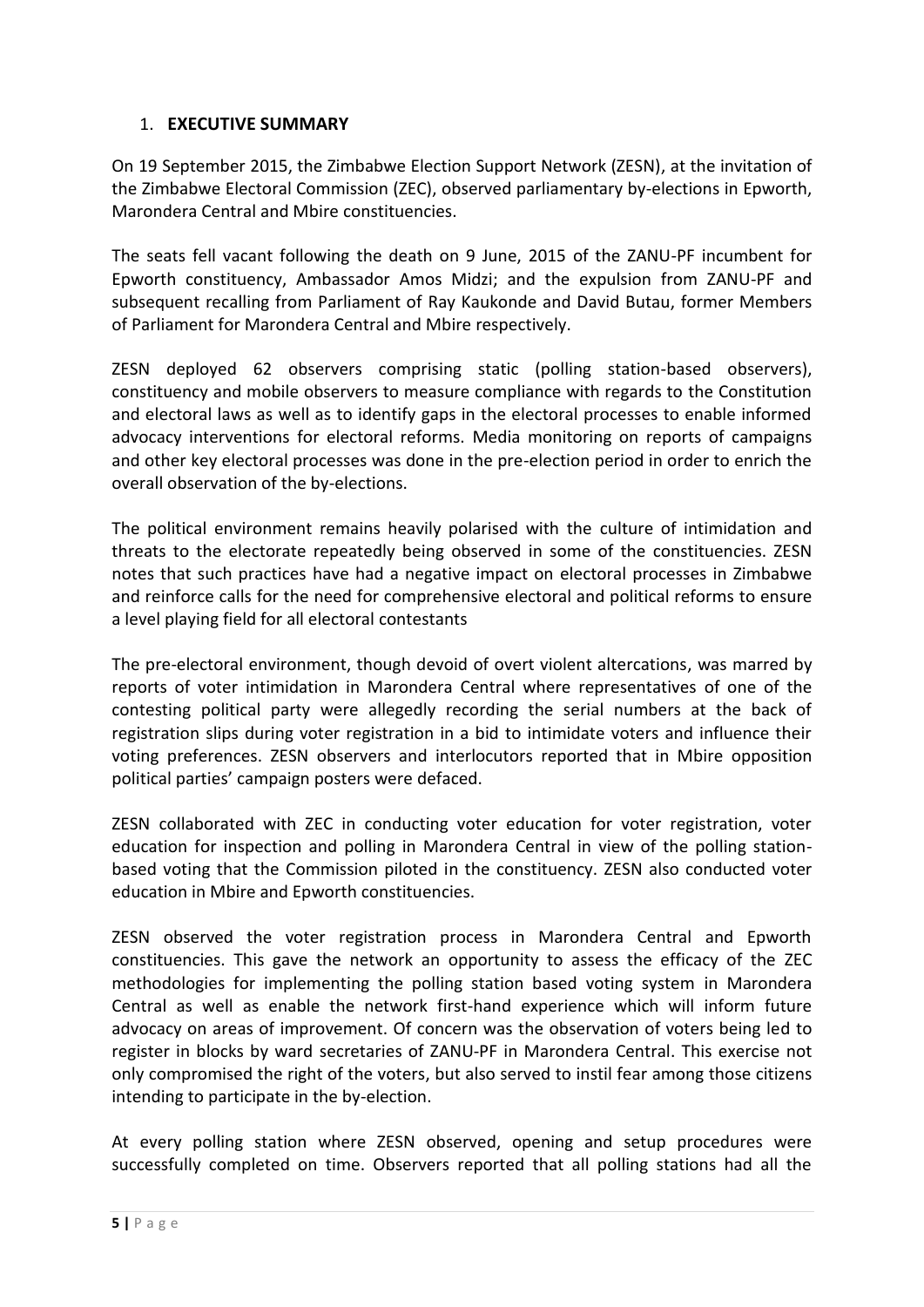required voting materials such as ballot boxes, ballot papers, ZEC official stamp, indelible ink and the voters' roll at the time of opening. All polling stations covered by ZESN observers had adequate polling personnel with an average of six per polling station. ZESN observer reports show that the process was generally peaceful and smooth with no major incidents reported.

At all polling stations where ZESN observed closing of polls and counting, the processes took place according to procedures and results were displayed outside the polling stations. At all the ward collation centres and the constituency collation centre where ZESN observed, all party agents signed the V11 form thus agreeing that the process had been conducted well.

ZESN therefore makes the following recommendations in order to improve future electoral processes:

Recommendations:

- ZESN calls upon ZEC to investigate reports of alleged intimidation in Marondera Central and the destruction of opposition campaign posters in Mbire to ensure that the right to freely choose representatives is respected and political parties adhere to the code of conduct.
- ZEC must put in place clear measures for the reporting and resolution of conflicts and claims of intimidation and the Commission should publicise and enforce the Political Parties' Code of Conduct.
- The government should speed up the alignment of election related laws with the Constitution as well as implement electoral reforms, in particular the creation of a conducive electoral environment that guarantees the respect and enjoyment of universal suffrage and fundamental freedoms.
- ZEC should incorporate lessons from the Marondera Central polling station-based voter registration pilot exercise as a way of improving the system for future elections and to consider the adoption of new ICTs such as the inclusion of biometrics in voter registration and new ICTs in results management and transmission.
- The government must ensure that it ratifies, domesticates and implements the African Charter on Democracy, Elections and Good Governance ahead of the 2018 elections. Ratification of these key instruments will advance democracy and democratic practices in Zimbabwe.
- There is need for continued collaboration by ZEC with key electoral stakeholders such as civil society in conducting comprehensive voter education in order to enhance voters understanding of key electoral processes and requirements.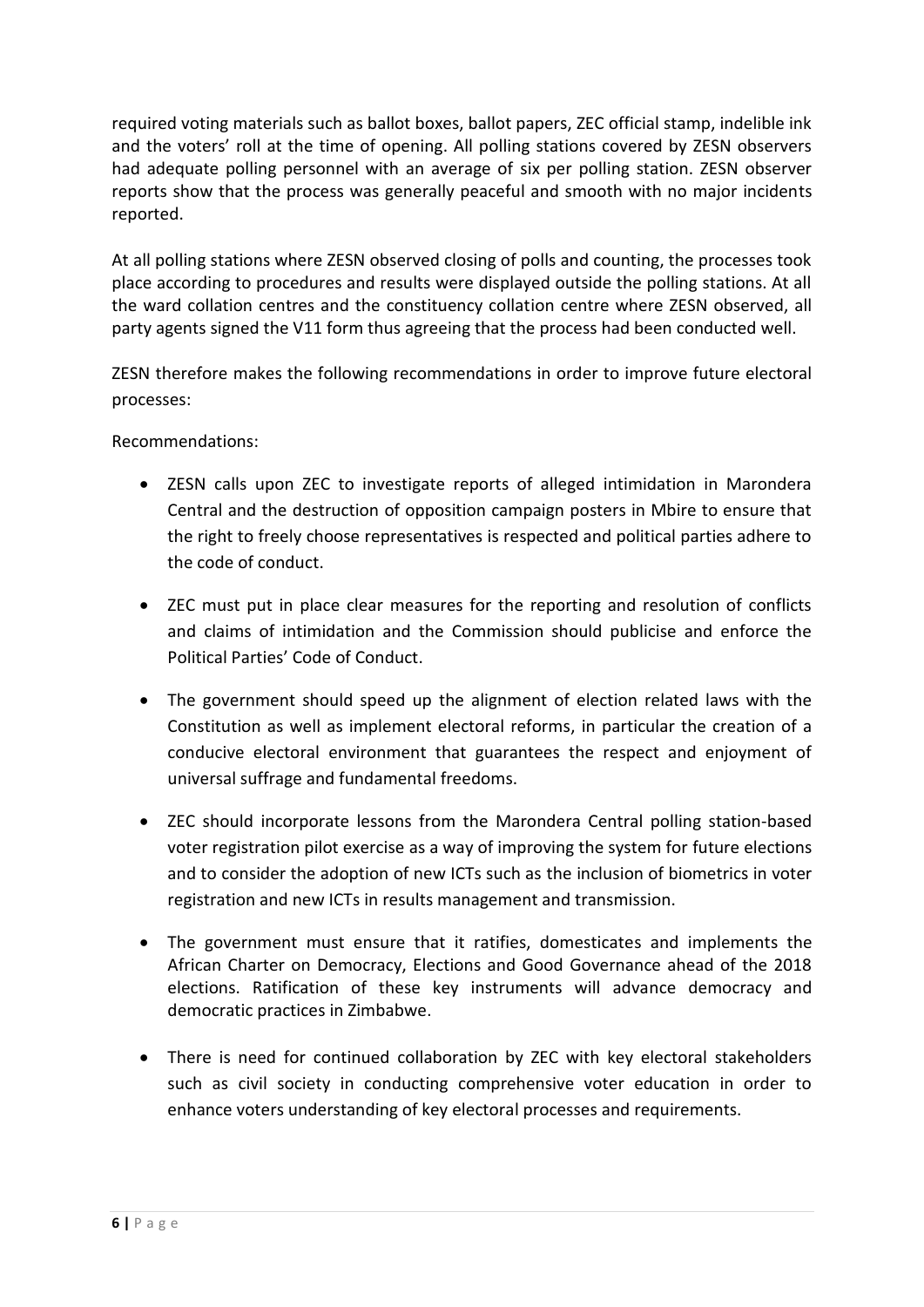## <span id="page-6-0"></span>**1. INTRODUCTION**

The Zimbabwe Election Support Network (ZESN) was formed in 2000 and is a network of 31 non-governmental organisations. The major focus of the Network is to promote democratic processes in general, as well as free and fair elections in particular. ZESN is the secretariat of the Electoral Support Network of Southern Africa (ESN-SA) and is a member of The Global Network of Domestic Election Monitors (GNDEM).

Following the invitation by the Zimbabwe Electoral Commission (ZEC), ZESN deployed observers to Epworth, Marondera Central and Mbire, on 19 September, 2015 for National Assembly by-elections.

The network makes use of its membership and short-term observers in observing the preelectoral period and the Election Day processes. Reports from observers form the basis of election reports and other advocacy initiatives for electoral reforms.

ZESN is non-partisan and independent in its approach to election observation. ZESN election observation missions are guided by the Constitution of Zimbabwe, Electoral Laws of the country and a number of regional and international standards and principles, conventions and declarations which Zimbabwe is signatory to, such as the SADC Principles and Guidelines Governing Democratic Elections, the African Charter on Human and Peoples' Rights (ACHPR), the International Covenant on Civil and Political Rights (ICCPR) and the Universal Declaration of Human Rights (UDHR).

ZESN conducts its observation efforts in conformity with the SADC Principles and Guidelines Governing Democratic Elections, the Declaration of Global Principles for Citizen Election Observation and Monitoring which was launched at the United Nations on 3 April, 2012 as well as the Principles for Election Management, Monitoring and Observation in the SADC Region (PEMMO).

The organisation is also guided by the GNDEM's Declaration of Global Principles for Nonpartisan Election Observation and Monitoring by Citizen Organizations, Code of Conduct for Nonpartisan Citizen Election Observers.

#### <span id="page-6-1"></span>**2. BACKGROUND**

By-elections in Zimbabwe are held in terms of Section 158 (3) of the Constitution and Section 39 (2) of the Electoral Act. Accordingly, President Robert Mugabe called for byelections to fill the National Assembly Constituency vacancies in Epworth, Marondera Central and Mbire. Statutory Instruments 73/2015 and 80A/2015 proclaimed 19 September, 2015 as the date for by-elections in Marondera Central, Mbire and Epworth respectively.

The by-elections held on 19 September, 2015 bring the total number of National Assembly by-elections held this year to 22. The following by-elections have been held this year: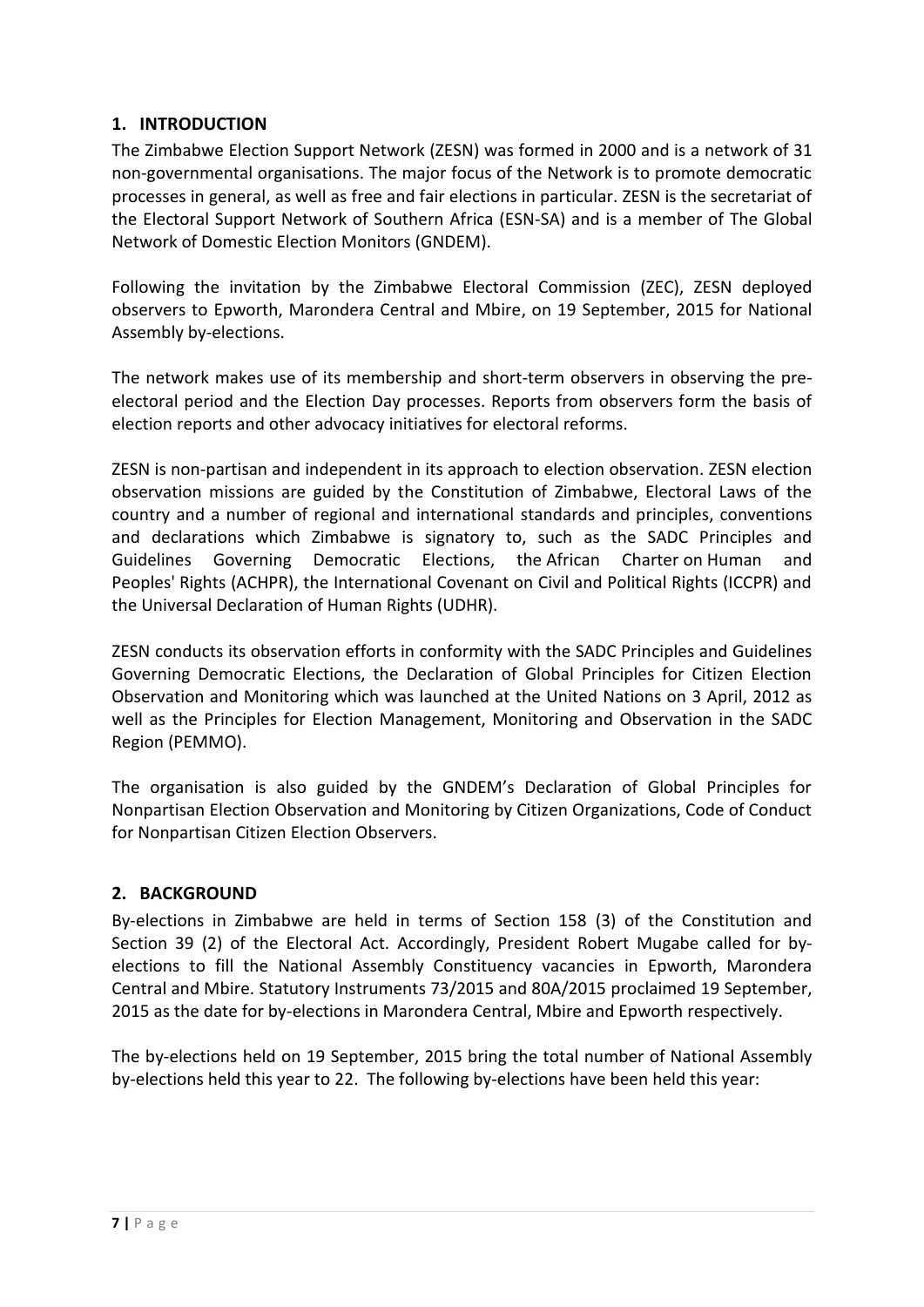|     | Constituency            | <b>Date</b>        | <b>Winning Party</b> |
|-----|-------------------------|--------------------|----------------------|
| 1.  | Chirumhanzu Zibagwe     | 27 March, 2015     | ZANU-PF              |
| 2.  | Mt Darwin West          | 27 March, 2015     | ZANU-PF              |
| 3.  | Hwedza North            | 15 May, 2015       | ZANU-PF              |
| 4.  | Dzivarasekwa,           | 10 June, 2015      | ZANU-PF              |
| 5.  | Glen View South,        | 10 June, 2015      | ZANU-PF              |
| 6.  | Harare East             | 10 June, 2015      | ZANU-PF              |
| 7.  | <b>Highfield West</b>   | 10 June, 2015      | ZANU-PF              |
| 8.  | Kambuzuma               | 10 June, 2015      | ZANU-PF              |
| 9.  | Kuwadzana               | 10 June, 2015      | ZANU-PF              |
| 10. | Lobengula               | 10 June, 2015      | ZANU-PF              |
| 11. | Luveve                  | 10 June, 2015      | ZANU-PF              |
| 12. | Makokoba                | 10 June, 2015      | ZANU-PF              |
| 13. | Pelandaba-Mpopoma       | 10 June, 2015      | ZANU-PF              |
| 14. | Pumula                  | 10 June, 2015      | ZANU-PF              |
| 15. | Headlands               | 10 June, 2015      | ZANU-PF              |
| 16. | Dangamvura/Chikanga     | 10 June, 2015      | ZANU-PF              |
| 17. | <b>Tsholotsho North</b> | 10 June, 2015      | ZANU-PF              |
| 18. | Hurungwe West           | 10 June, 2015      | ZANU-PF              |
| 19. | Mbizo                   | 10 June, 2015      | ZANU-PF              |
| 20. | Mwenezi                 | No by-election     | ZANU-PF              |
| 21. | Epworth                 | 15 September, 2015 | ZANU-PF              |
| 22. | Marondera Central       | 15 September, 2015 | ZANU-PF              |
| 23. | Mbire                   | 15 September, 2015 | ZANU-PF              |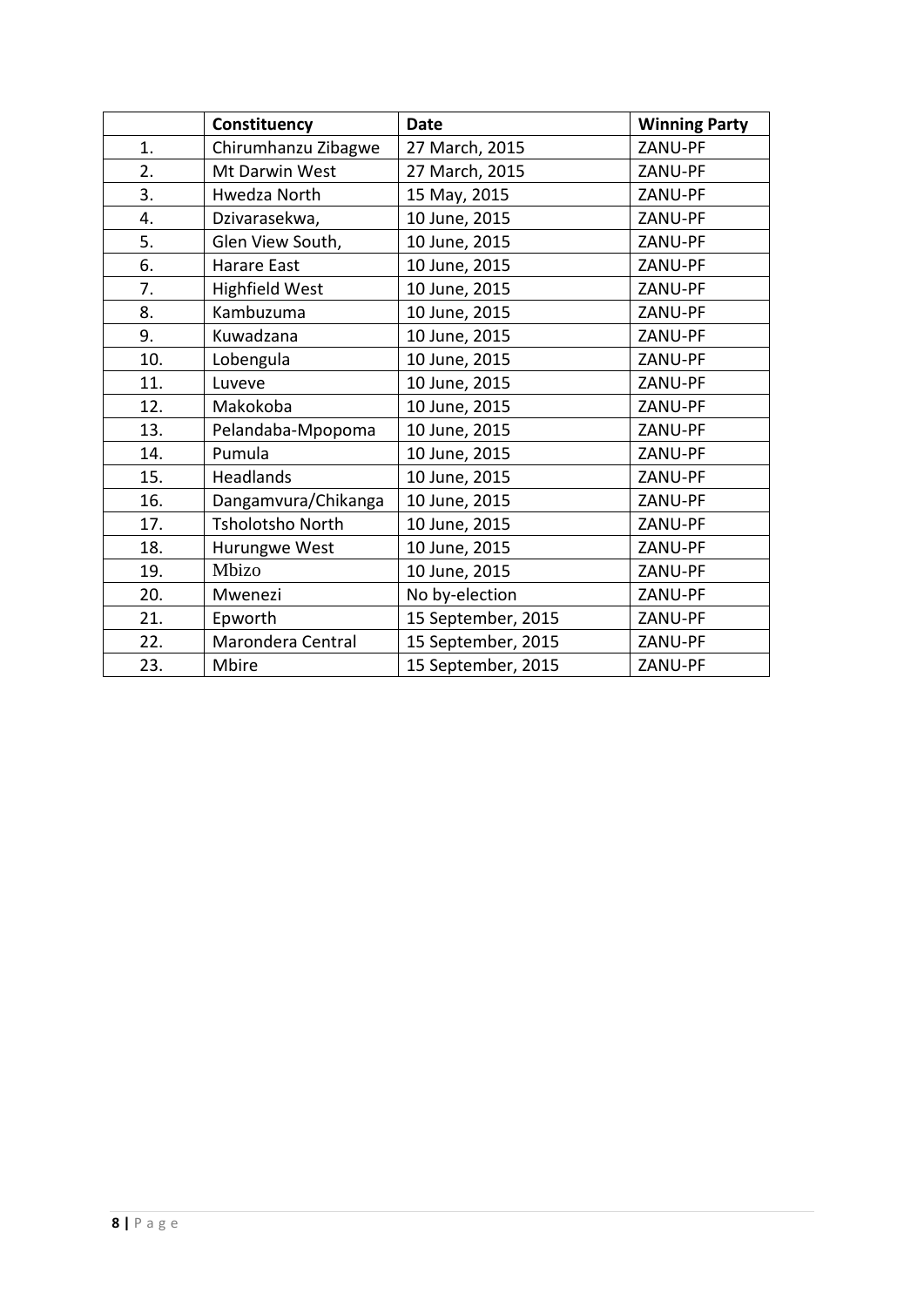#### <span id="page-8-1"></span><span id="page-8-0"></span>**3. LEGAL FRAMEWORK**

#### <span id="page-8-2"></span>**3.1. Legal framework for the by-election**

The Legal Framework regarding the conduct of by-elections is derived from the Constitution of Zimbabwe and the Electoral Act {Chapter 2:13} as amended. The by-elections for Marondera and Mbire Constituencies came into effect by **operation** of Section 129 (k) of the Constitution which states that the seat for a National Assembly Constituency becomes vacant if the member elected to that seat ceases to represent the party under whose ticket they were elected. Both Members of Parliament elected to fill the seats in the 2013 general elections were dismissed from the ruling ZANU-PF party thus necessitating the by election.

The by-election for Epworth was called for and held because of slightly different reasons from the two Constituencies mentioned above. The vacancy in the Epworth seat was occasioned by the death of the incumbent Member of Parliament, Ambassador Amos Midzi. Section 39 (1) of the Electoral Act states that a vacancy in the membership of the House of Assembly which exists other than by dissolution of Parliament, shall be notified to the President and the ZEC in writing by the Speaker of the House of Assembly, as soon as possible after the Speaker becomes aware of it.

In accordance with section 39(2) of the Electoral Act, the President proclaimed the nomination and polling dates for the three by-elections. The timing for by-elections is controlled by section 158 (3) of the Constitution which states that polling for by-elections must take place within 90 days after the vacancy occurred. All three by-elections were therefore held within a timeframe set by the Constitution.

#### **4. Nomination Processes**

Provisions of the Electoral Act were followed during the nomination processes for the byelections. In terms of Section 46 (17) (c) of the Electoral Act, which states that if at the close of nomination court, more than one person has been duly nominated for an election for a constituency, a poll shall take place in accordance with this Part and Part XIII<sup>1</sup> of the Electoral Act. Accordingly, the Nomination Courts for the Marondera Central and Mbire byelections were held on 20 July, 2015 at the Marondera Magistrates' Court and the Bindura Magistrates' Courts respectively. The Nomination Court for Epworth Constituency sat on the 12 August, 2015 at the Harare Magistrates' Court, Rotten Row. At the close of the nomination courts, the following had successfully filed their nomination papers for the three by-elections:

-

 $1$  Part XIII refers to preparation for and voting at poll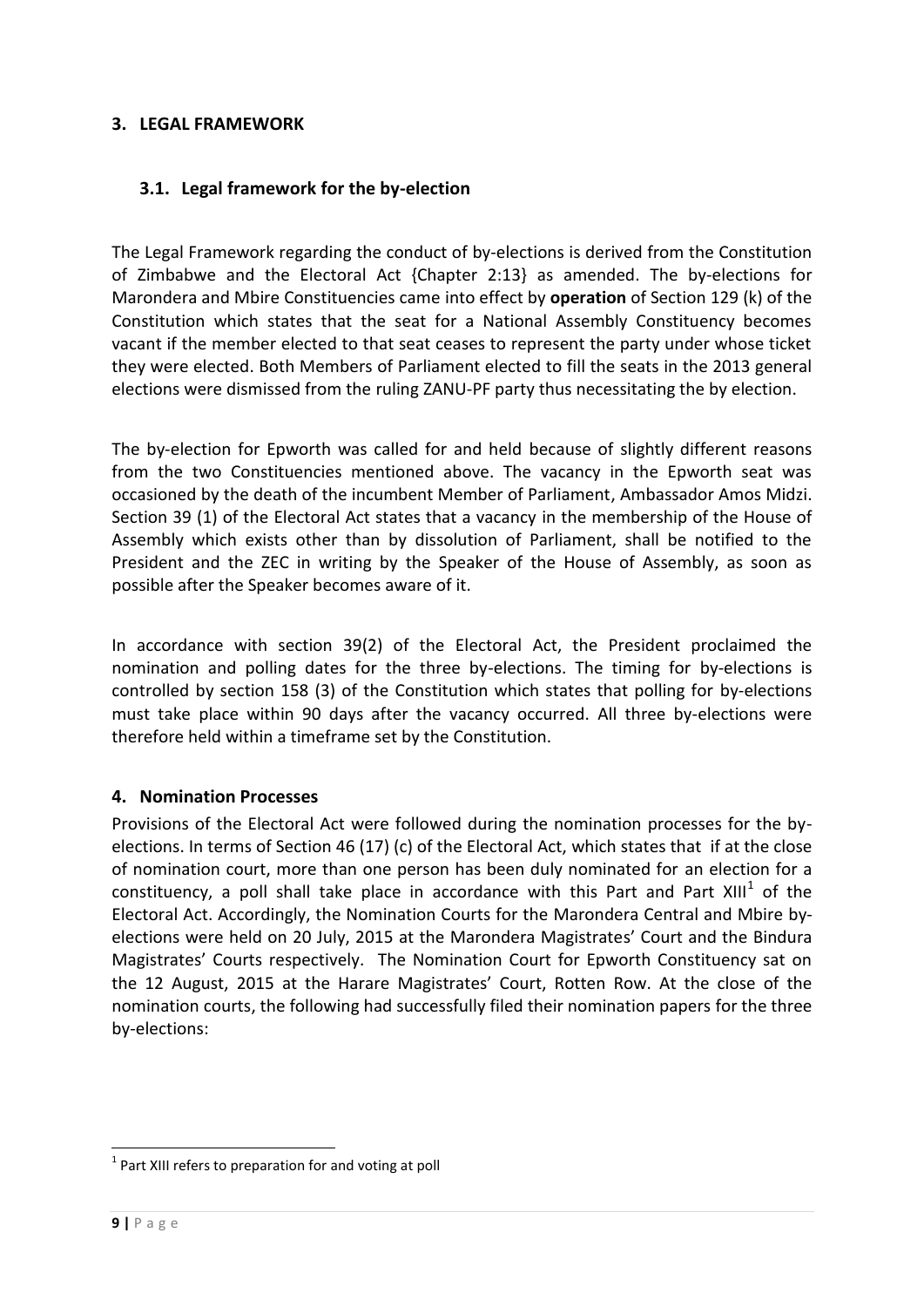| <b>Epworth Constituency</b> |                          |            |  |
|-----------------------------|--------------------------|------------|--|
| <b>Party Name</b>           | <b>Candidate</b>         | <b>Sex</b> |  |
| Independent                 | Daniel Foya              | M          |  |
| ZANU-PF                     | Zalerah Hazvineyi Makari |            |  |
| Transform Zimbabwe          | Tsikirai Muchena         | M          |  |

| <b>Mbire Constituency</b> |                  |            |  |
|---------------------------|------------------|------------|--|
| <b>Party Name</b>         | <b>Candidate</b> | <b>Sex</b> |  |
| Transform Zimbabwe        | Kudzanai Gondo   |            |  |
| <b>NCA</b>                | Njabulo Sibanda  | м          |  |
| ZANU-PF                   | Douglas Karoro   | M          |  |

| <b>Marondera Central Constituency</b> |                  |            |  |
|---------------------------------------|------------------|------------|--|
| <b>Party Name</b>                     | <b>Candidate</b> | <b>Sex</b> |  |
| ZANU-PF                               | Lawrence Katsiru | M          |  |
| <b>NCA</b>                            | Wadzanai Mabika  |            |  |
| Transform Zimbabwe                    | Solomon Makaza   | M          |  |
| <b>Freedom Front Party</b>            | Kingdom Nyika    | M          |  |

#### <span id="page-9-1"></span><span id="page-9-0"></span>**5. ELECTION ADMINISTRATION**

#### **5.1. Administration of the Elections**

Section 239 of the Constitution gives ZEC, the mandate to conduct and supervise elections and election-related activities. However, as in previous elections and by-elections the capacity to deliver this mandate continues to be negatively affected by the inability of Government to avail adequate resources timeously. Despite the continued resource constraints, ZEC managed to complete the administrative and logistical preparations on time for the by-elections such as the distribution of vital election materials and personnel in all three constituencies.

#### <span id="page-9-2"></span>**5.2. Voter Education**

Voter Education is prescribed by law in Section 239 of the Constitution which gives ZEC the primary mandate of conducting and supervising voter education. Part IXA of the Electoral Act (sections 40A to 40F) allows organisations other than ZEC to conduct Voter Education subject to the following restrictions; (a) Organisations can only engage in voter education at the invitation of the Commission. (b) Organisations are required to print and use information that is provided for by the Commission. Section 40D in particular outlines the time frames during which voter education is to be conducted by authorised persons, which is no later than a week after the proclamation of an election.

Voter education in all three Constituencies was conducted in three distinct phases namely; (a) pre-nomination Voter Education, (b) Voter Education for Registration and (c) pre-polling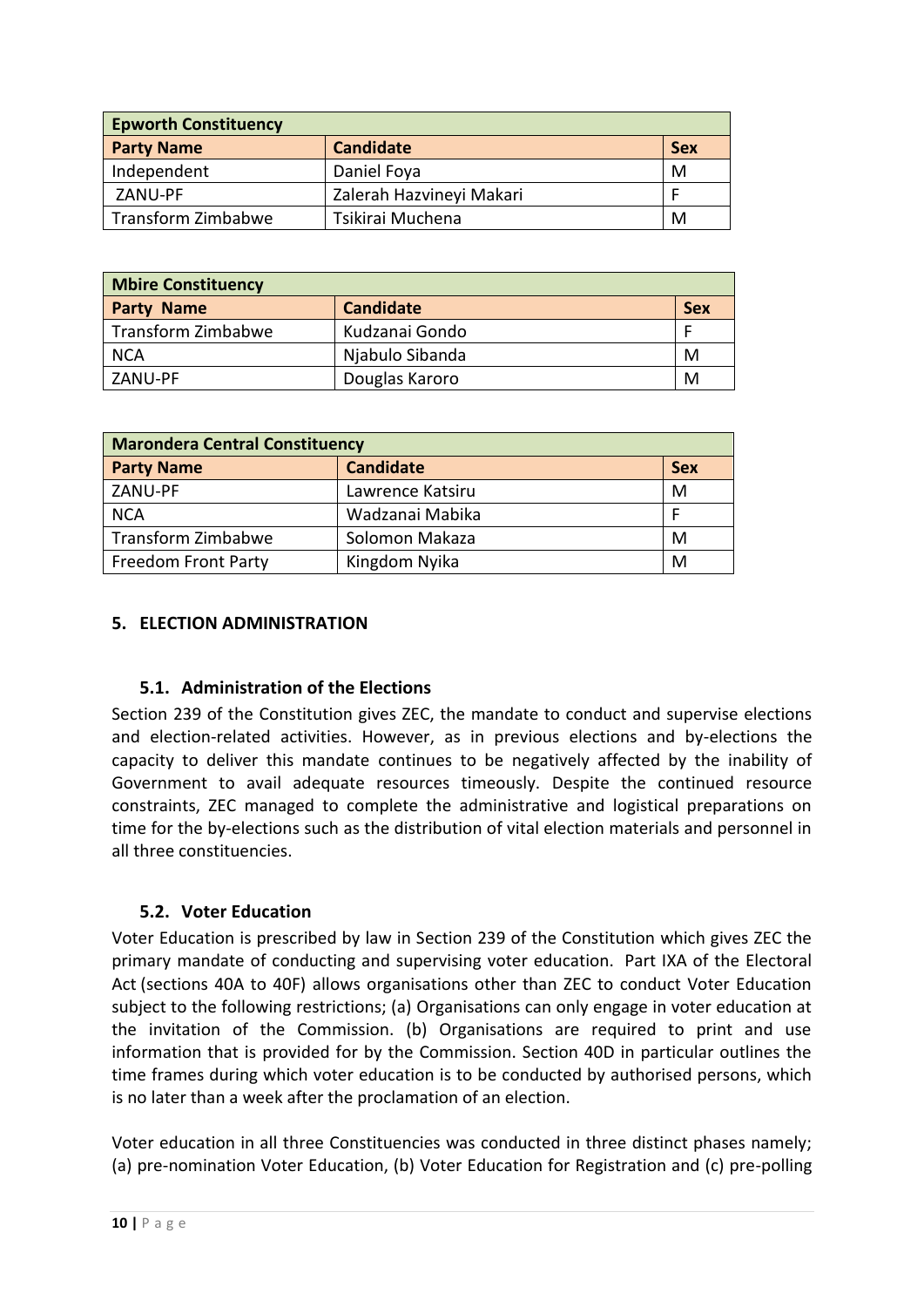voter education. ZESN was able to provide Educators in all three Constituencies for the prenomination phase of the exercise. However, ZESN focused on Marondera Central Constituency for the Registration phase of Voter Education since the model of registration earmarked for the constituency was being rolled out for the first time. Voter registration was polling station specific and Marondera was used as a pilot in assessing the feasibility of implementing polling station based voter registration and polling station based voting.

Organisations invited by ZEC to conduct voter education were required to provide four voter educators per ward. For pre-polling voter education, ZESN deployed educators that worked in collaboration with ZEC, in Marondera and Epworth. The methodology used throughout the entire period of voter education was mainly door to door visits, distribution of information, education and communication (IEC) materials and addressing community gatherings at churches, halls, and community meetings and at shopping centres or growth points.

As mentioned above, ZESN directed most of its resources towards the voter education process in Marondera Central. ZEC scheduled voter education for nomination in Marondera constituency from 13– 19 July 2015. At the invitation by ZEC, ZESN deployed a mobile team of four voter educators to complement the work of the much larger ZEC team. The ZESN team interacted with over 9,000 people throughout the 12 wards in Marondera Central. Voter education for registration was carried out from 22 July to the 1 August, 2015. During this period educators from both ZESN and the ZEC encouraged residents to go and register their names at the 31 static centres that had been established in the wards by the ZEC or and to look out for mobile registration teams that were roving from household – household in all the 12 wards.

## <span id="page-10-1"></span><span id="page-10-0"></span>**6. VOTER REGISTRATION**

## **6.1. Voter Registration and inspection of the voters' rolls**

<span id="page-10-2"></span>Section 155 (2) (a) of the Constitution provides for government to take all measures to ensure that all eligible citizens, that is to say the citizens qualified under the Fourth Schedule<sup>2</sup> of the same document, are registered as voters.

ZEC conducted voter registration and voters' roll inspection concurrently in Marondera Central Constituency from the 6 July to 1 August, 2015. It must be noted that the registration exercise was negatively affected by funding constraints because ZEC was only able to open more static registration centres and deploy mobile teams in the wards from the 22July to 1 August, 2015. Prior to that, there were only two registration centres catering for 12 wards.

 2 The Fourth Schedule of the Constitution contains qualifications and disqualifications for registration as a voter. A person is disqualified on grounds of mental disorder, if they are incapable of managing their own affairs or has been convicted of an electoral offence.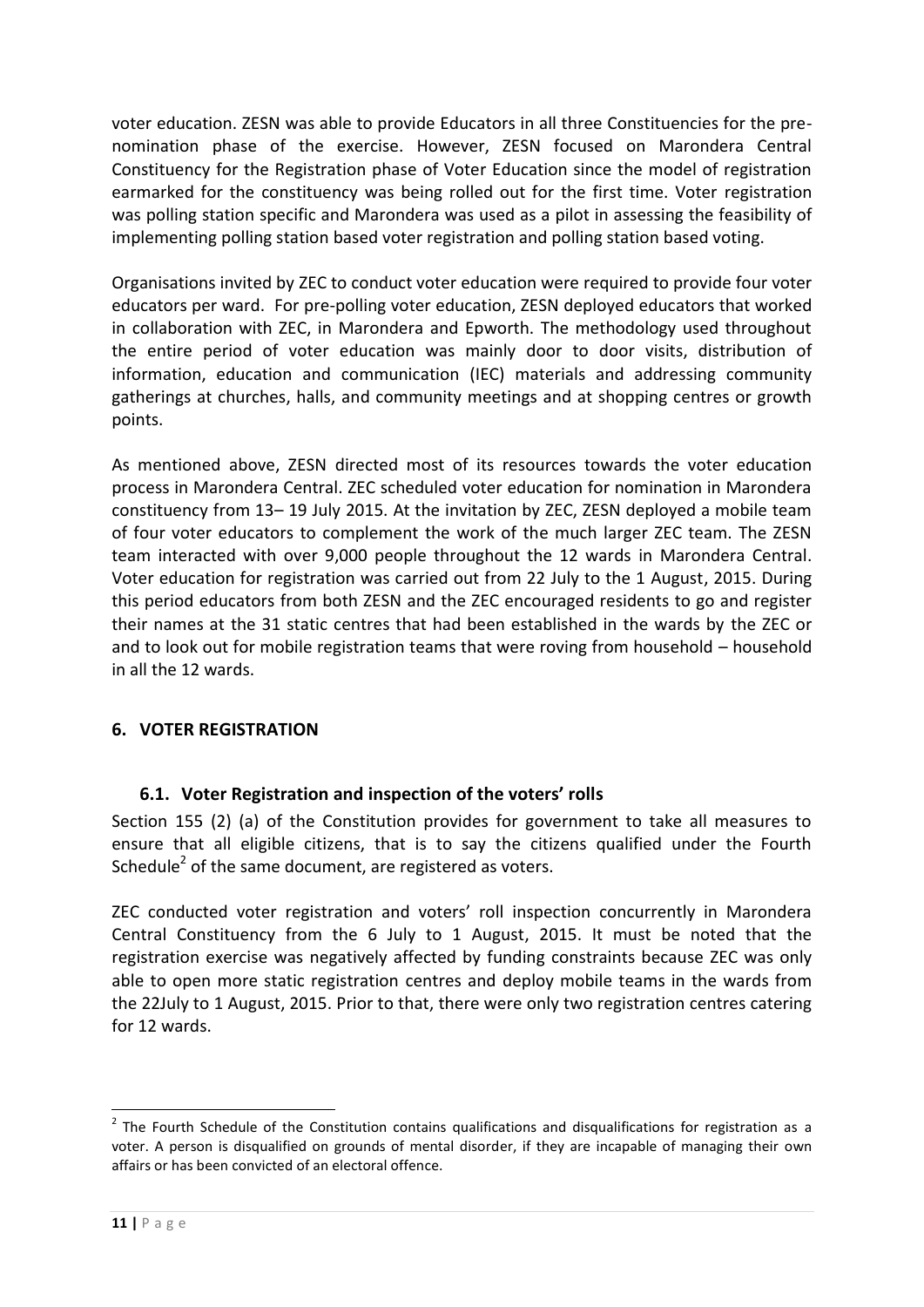Voter registration in Epworth and Mbire was ward-based whilst registration in Marondera was polling station based. The basis for this new form of voter registration is the Electoral Amendment Act, Number 3 of 2012 which, in section 42(1) obliges ZEC to carry out registration on a polling station specific basis. The operation of this section is suspended until such time as ZEC announces the date of its commencement. The calling by ZEC to conduct this pilot project is therefore a pre-cursor to such an announcement in the future. In accordance with its mandate under section 5(d)(iii) of the Electoral Act which obligates the Commission to keep the public informed about the location and boundaries of polling stations, ZEC announced that the registration centres opened in the wards would be the polling stations used for the 19 September, 2015 poll. The Commission also indicated that the demarcation of polling stations was done in such a manner as to have a threshold of between 800 to 1 500 registered voters per polling station. ZEC, through press releases, encouraged residents of Marondera Central to come out and register anew sighting the fact that this was an attempt by the Commission to create a polling station- based voters' roll for the Constituency.

The dates set for the registration and inspection were in accordance with Section 26A of the Electoral Act which stipulates that the  $12<sup>th</sup>$  day after nomination day is the last day for lodging a claim for registration on or transfer of registration to a voters' roll for the purpose of voting in a pending election. Voters' roll inspection was therefore conducted in accordance with the Law. Voters were able to inspect the voters' roll in the 31 inspection centres located throughout the constituencies.

ZESN volunteers who reside in Marondera Central reported that there were `block registrations' taking place, where some residents were being forced to register in blocks by a certain ward secretary belonging to ZANU-PF. This was happening in the Chitepo area (Ward 4, Tatonga Street). This was tantamount to electoral malpractice and ZESN recommends that ZEC should investigate this matter thoroughly.

## **6.2. Provision of the Voters' Roll**

According to Section 21 (1) of the Electoral Act, the Commission shall within a reasonable period of time provide any person who requests the voters' roll, and who pays the prescribed fee, with a copy of any ward or constituency voters' roll, either in printed or in electronic form as the person may request. The Electoral Law also provides for the provision of the voters' roll upon payment of a prescribed fee to every political party that intends to contest the election, and to any accredited observer who requests it, one copy of every voters' roll to be used in the election, either in printed or in electronic form as the party or observer may request. The provision of the voters' roll to stakeholders has been an issue of contention, raising questions on its integrity and credibility. The 2013 electronic version of the voters' roll has not been given to stakeholders as the Registrar- General's office has been faced with alleged technical problems of replicating the roll. However, for these byelections, the Commission made available copies of the constituency rolls to all the contesting candidates who requested.

However, ZESN remains concerned that for the Marondera Central by-election, ZEC compiled two separate voters' rolls. The intention of the Commission to use two voters' rolls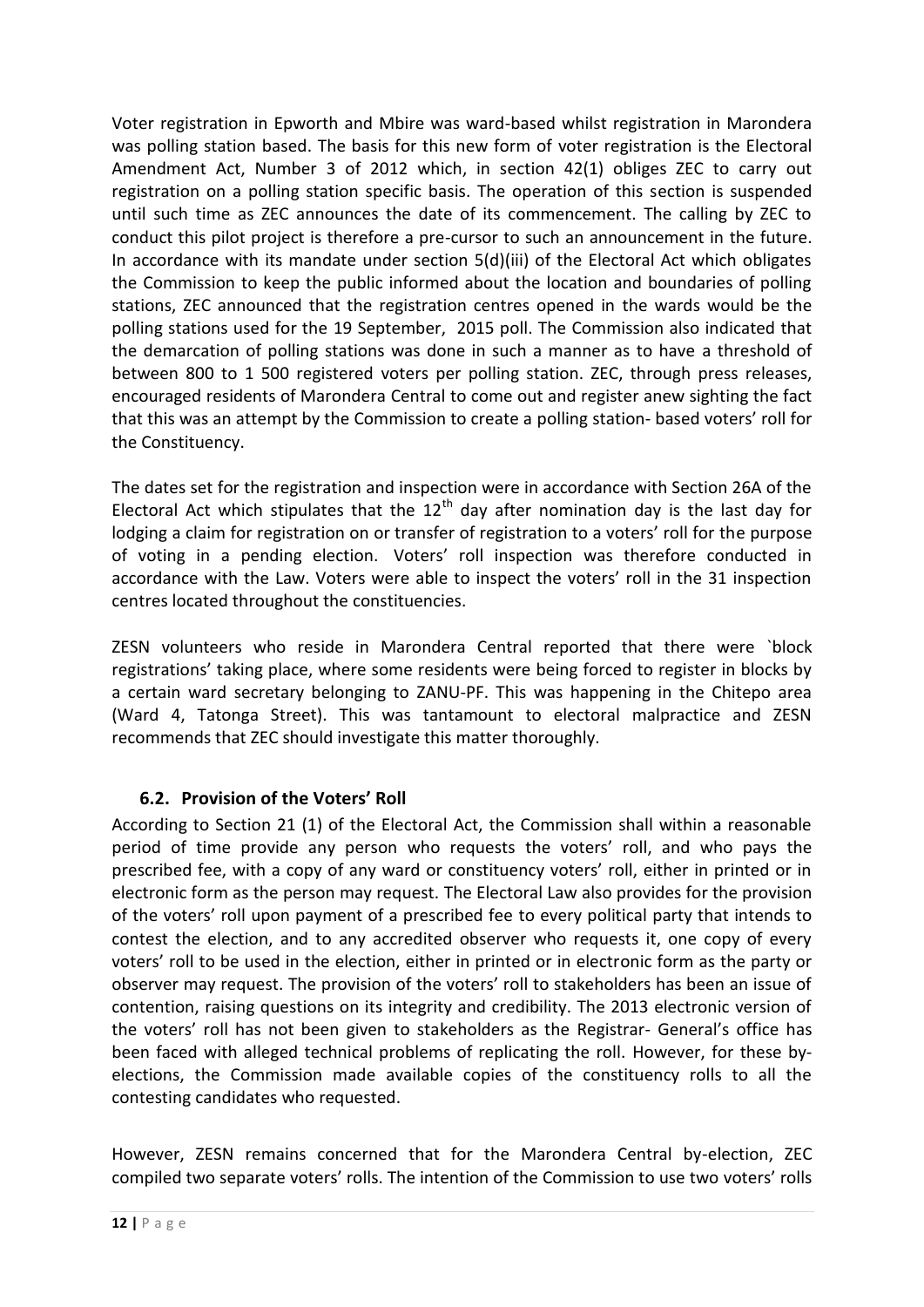was made clear on the 14 July, 2015 when the deputy chairperson of the Commission said that if a voter presented themselves at a polling station and that person had not registered during the pilot registration period, ZEC would refer to the 2013 voters' roll to check whether they were previously registered and direct that person, based on their address, to the specific polling station where that person should vote. ZESN commends the Commission for putting in place mechanisms to ensure that potential voters who did not participate in the pilot voter registration exercise were still able to vote if their name was in the 2013 voters roll. ZESN, however, reiterates its call for the Commission to ensure that, by the date of the by-election or general elections, voters' roll to be used complies with accepted voter registration principles. ZESN urges the Commission to ensure that a single, consolidated, complete and accurate voters' roll for each Constituency is available in reasonable time before the election date.

## **6.3 Analysis of the Marondera Central Voters' Rolls**

ZESN noted the use of two voters' rolls in the Marondera Central by-election i.e. the polling station based voters' rolls and a supplementary roll based on the previous ward based voters' rolls. The Main Register for Marondera Central had 18,624 registered voters of whom 10,858 voters were female representing *58.30%* of the total number of voters and 7,766 males who are 41.70% of the total number or registered voters. The Supplementary register for Marondera Central however had 18,956 registered voters of whom 9,338 were female representing 49.26% of the total registered voters the remaining 9,618 voters are male who represent 50.74% of the total number of voters registered.

## **Emerging issues from the two Voters' Rolls**

ZESN noted that there are **7,554** unchanged records in the main voters' roll and **19,334** records which were in the 2013 register and not in the main voters' roll which can be attributed to out-migration, deceased voters or a general lack of interest in electoral processes. New registrants in the main voters' roll which were not in the 2013 voters' roll stand at **11,070**. In the supplementary voters' roll there are **19,229** voters who were in the 2013 voters' roll and not in the Main polling station-based voters' rolls. A comparison between the 2013 harmonised elections voters' roll and the Merged (*Main* + *Supplementary* rolls) it is evident that there was an increase of registered voters from **31,340** in 2013 to **38,825** in 2015. There is a significant number of typographical errors, numerical data in names and invalid names in the voters' rolls that ZESN analysed revealing that there wasn't adequate quality control and validation process of the rolls.

## <span id="page-12-0"></span>**7. ELECTION CAMPAIGNS**

The continued elections boycott by the MDC formations means that ZANU-PF was the only contesting party which is currently benefiting from funding for political parties from Treasury as provided for in Section 3 (3) of the Political Parties Finances Act[Chapter 2:11]. This contributed to the creation of an uneven playing field as other parties could not compete on an equal footing resulting in the by-elections being poorly contested as contesting parties were not able to mount effective election campaigns.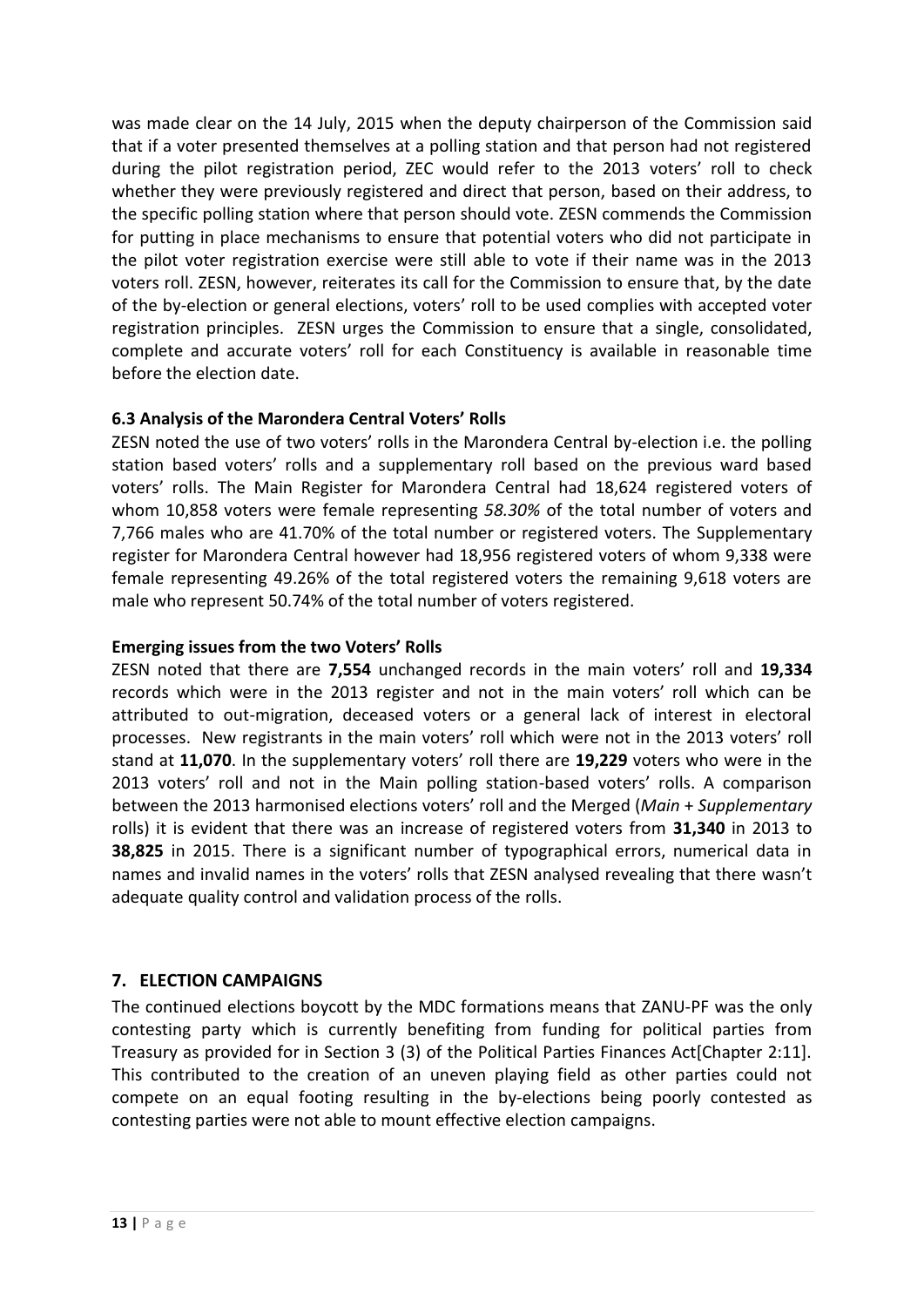The need to review the current system of regulating party finances cannot be over emphasised. There is need for sustained discussion among electoral stakeholders on the appropriate mechanisms for political party financing that can help new entrants in politics to establish themselves. The new system should require appropriate disclosure, limits on expenditure and effective monitoring of party campaign finances. Democracy only thrives when the playing field, for political actors and political parties, is level and when elections are genuinely contested. Such a discussion is timely and relevant in light of the numerous challenges that independent candidates and smaller political parties continue to face when they try to participate in political processes.

Election campaigns began with primaries elections being conducted by ZANU-PF in all three constituencies. In Epworth a total of 13 aspiring candidates contested the primaries, with 11 and 10 contesting in Marondera Central and Mbire respectively.

ZESN observed that campaigns for the NCA, Freedom Front, Transform Zimbabwe and independent candidates were affected by limited resources, whereas ZANU-PF campaigns were robust owing to the party and candidates' access to significantly larger amounts of resources. For instance in Epworth ZANU-PF campaign posters overshadowed those of other political parties.

Reports from ZESN observers showed that although the environment was generally peaceful, there were incidents of intimidation in Marondera Central and destruction of campaign posters of opposition political parties in Mbire constituency. Such behaviour of political intolerance is in contravention of the Section 6 (c) of the Fourth Schedule of the Electoral Act which prohibits political parties, their members and supporters from damaging or defacing property, including posters, of another party or candidate.

## <span id="page-13-0"></span>**8. GENDER AND ELECTIONS**

Zimbabwe is signatory to a number of declarations aimed at increasing women's participation in top decision making positions and the Constitution affirms women's equal participation. The active participation of women in critical processes such as elections is vital in the strengthening of democracy and human rights in Zimbabwe.

Of the candidates who successfully filed their nomination papers and contested in the byelections there were three women and seven men, signifying a 30% percent representation of women in the by-elections. However, of the three contesting female candidates only one was elected Member of Parliament for Epworth Constituency.

ZESN observed that ZEC made compilations of data on voters that is disaggregated by age and gender and urges the Commission to share this information with relevant stakeholders including political parties and civil society to enhance focus of programming in the promotion of women and youth's participation in electoral processes.

ZESN notes that the women's participation in elections continues to be hampered by a number of factors such as the fear of violence, intimidation, financial challenges in their bid to launch political campaigns as well as a number of inhibiting cultural systems.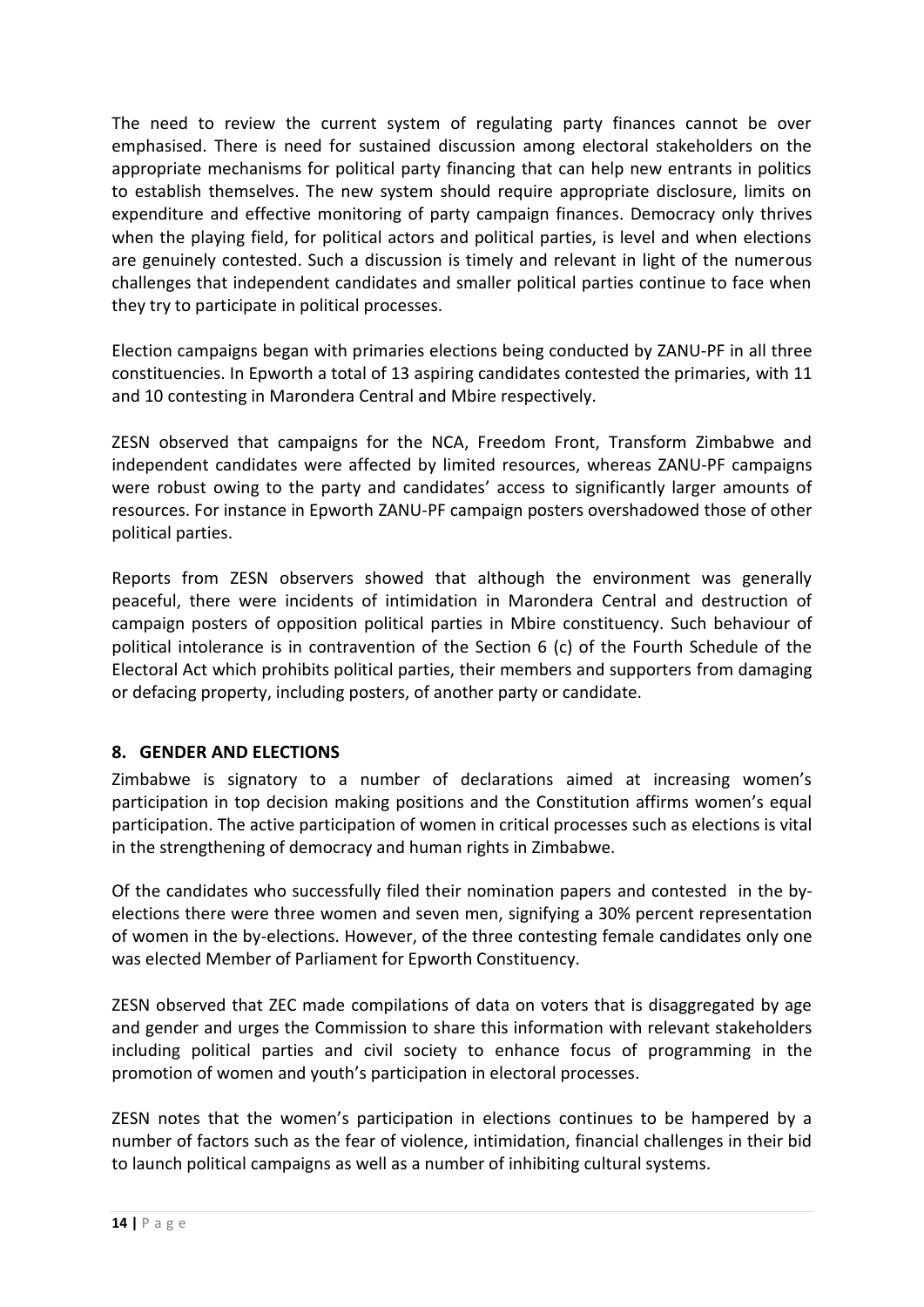## <span id="page-14-0"></span>**9. ELECTION PETITIONS**

Electoral petitions are part of the electoral justice landscape in Zimbabwe. The Electoral Court was established in terms of Electoral Act Chapter 2:13, 161 (as amended), and has exclusive jurisdiction to hear appeals, applications and petitions in terms of this Act; and to review any decision of ZEC or any other person made or purporting to have been made under this Act. The Court's mandate covers a wide range of potential cases, from voter registration disputes to election petitions by unsuccessful candidates.

The Judicial Service Commission (JSC) in February 2015 announced the appointment of four High Court judges (Justices Chinembiri Bhunu, Tendai Uchena, Andrew Mutema and Martin Makonese) as judges of the Electoral Court. The appointments were for the six-month period from 16February until 15August 2015. ZESN, however, notes that the Electoral Court Judges have been sitting unconstitutionally because section 183 of the Constitution does not permit the appointment of Judges to sit on more than one court.

In addition, there is need to regularise the potential conflict of interest that may arise if the Chairperson of ZEC remains the Secretary of the Judicial Services Commission.

In Zimbabwe there are a number of institutions that play significant roles in facilitating the effectiveness of our electoral justice system. The institutions include, but are not limited to, ZEC, The Zimbabwe Human Rights Commission (ZHRC), Electoral Courts and the Zimbabwe Republic Police (ZRP). During the 19 September, 2015 by-elections these institutions played a very minimum role with the exception of the police which provided security for the elections.

#### <span id="page-14-1"></span>**10. ELECTION DAY OBSERVATIONS**

The Network deployed 62 short term observers for the by-election comprising static observers based at some of the ward and constituency collation centres as well as teams of mobile observers in all three constituencies. ZESN's observers adhere to a strict code of conduct and carry out their duties in conformity to the Electoral Laws of Zimbabwe and regional and international principles and guidelines such as the African Union Charter on Democracy and Governance.

#### **Opening and voting and counting procedures**

Everywhere ZESN observed polling stations opened on time with adequate polling personnel and voting materials. According to reports by our observers, there was an average of six polling officials at each polling station, three of whom were women. ZESN observers reported that important voting procedures such as checking of names in the voters' roll, marking of fingers with indelible ink and ensuring that voters cast their ballots in secret were clearly followed. Counting procedures were conducted in accordance with the law and ZESN observer reports show that this was confirmed by political party agents who signed the V11 forms at the end of the process. Results of the polls were posted outside all polling stations where ZESN observed.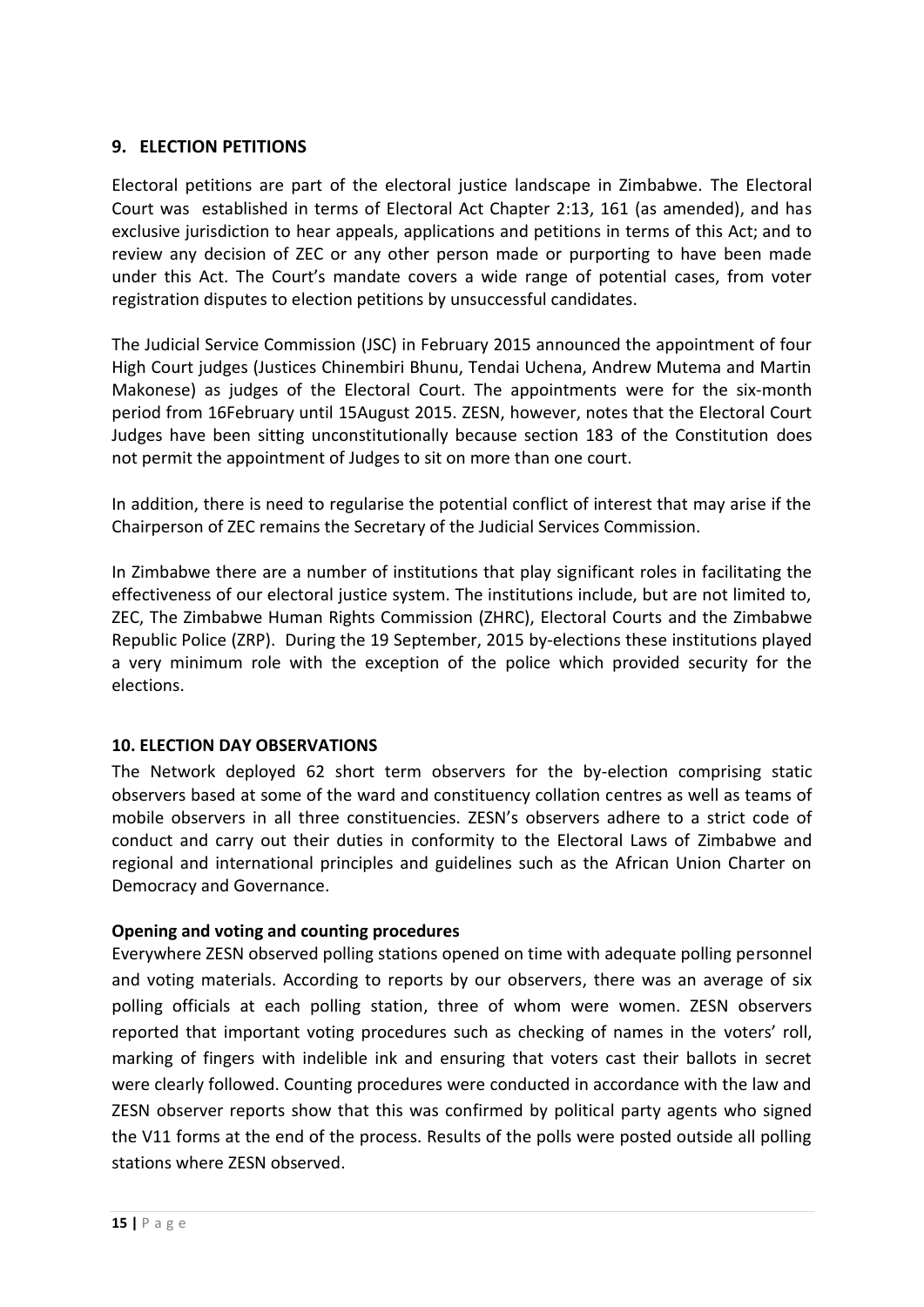#### **Polling station based voting**

ZEC piloted the polling station-based voting system in Marondera Central as the Commission prepares to introduce the system for the impending 2018 harmonised elections. ZESN observer reports noted the use of two voters' rolls namely the polling station-based voters' rolls and a supplementary roll based on the previous ward based voters' rolls in the constituency. The use of the two voters' rolls resulted in some electoral stakeholders questioning ZEC's preparedness for the polling station based voting system and ability to implement the system on a macro level. ZESN notes that international best practice encourages the use of a single voters' roll in order to enhance stakeholder confidence.

#### **Voter Intimidation**

ZESN received reports of voter intimidation in Marondera Central where political party representatives were allegedly recording the serial numbers at the back of registration slips during voter registration in a bid to intimidate voters and influence their voting preferences. ZESN notes with worry the continued reports of intimidation in elections in Zimbabwe as such actions have implications on how free people are to vote and subsequently the freeness and fairness of the election. There were also reports of the destruction of election campaign posters of opposition parties in Mbire constituency.

#### **Assisted voters**

ZESN observer reports continue to note significant numbers of assisted voters in isolated polling stations. Worrying reports of assisted voters were received from Makuvatsine Primary School, where a total of 91 people had been assisted to vote by late afternoon.

#### **Data disaggregation**

ZESN continues to observe the compilation of disaggregated data by age and gender and commends ZEC for collecting such crucial data that can inform voter education programmes and other electoral processes.

#### **Information dissemination**

ZESN observers reported that there was lack of uniformity in how ZEC officials were dealing with observers with some reportedly refusing to provide basic information requested by the observers while others were willing to provide the same information. There is need for ZEC to standardise the operations of the Presiding Officers so that their conduct is uniform at all polling stations.

#### **Role of the Police**

At all polling stations ZESN observed heavy police presence inside and outside the stations. Observers' reports showed that some of the police officers were overbearing in their collection of information and were actively involved in assisting voters. ZESN notes that the polling stations may intimidate voters. The active involvement of the police goes against international best norms and standards where the role of the police is limited to maintaining law and order

#### **Political party agents**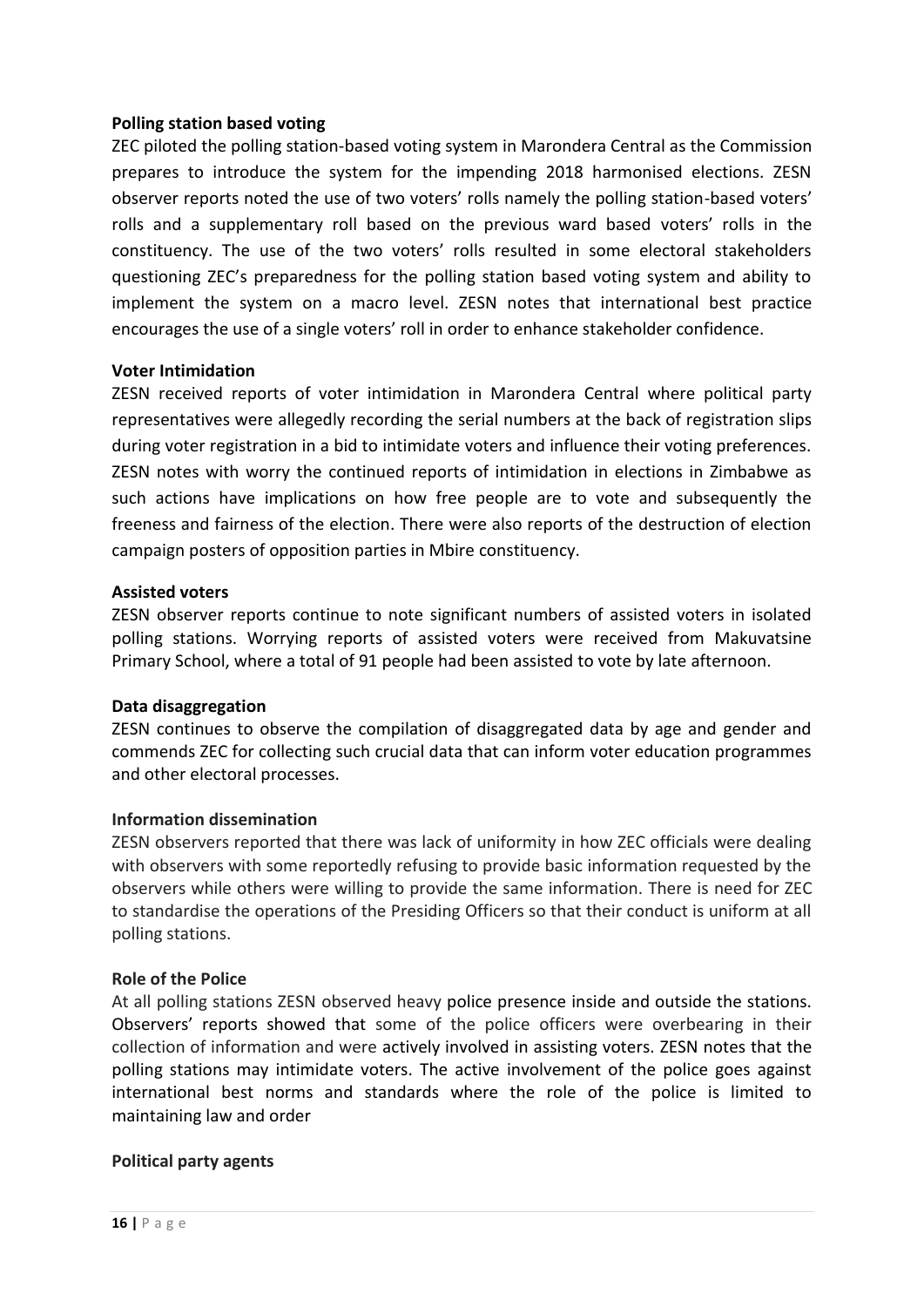Despite provisions for all contesting political parties and candidates to deploy agents some political parties and independent candidates failed to deploy agents at all polling stations. In about 98% of polling stations in Marondera Central, only ZANU-PF was represented. Political parties and candidates must ensure that they deploy agents at all polling stations to ensure that their assessments of electoral processes are informed by their own observations.

#### **ZEC Resourcing**

ZESN notes the funding constraints that continue to hinder the effective and efficient implementation of electoral processes by ZEC. We observed that some of the logistical arrangements require attention, for instance in some of the polling stations ZEC officials were using candles for lighting.

#### **People with disabilities**

Section 51 (1a) of the Electoral Act says that every polling station shall be located in a place that is easily accessible to the public including persons with physical disabilities. ZESN observers' reports showed that everywhere that the network deployed, polling stations where easily accessible to people living with disabilities.

#### **11. BY-ELECTION RESULTS**

The graph below shows the results of the 2015 Epworth by-election.



**Figure 1: Epworth By-election results**

The graph below shows the results of the 2015 Marondera Central by-election.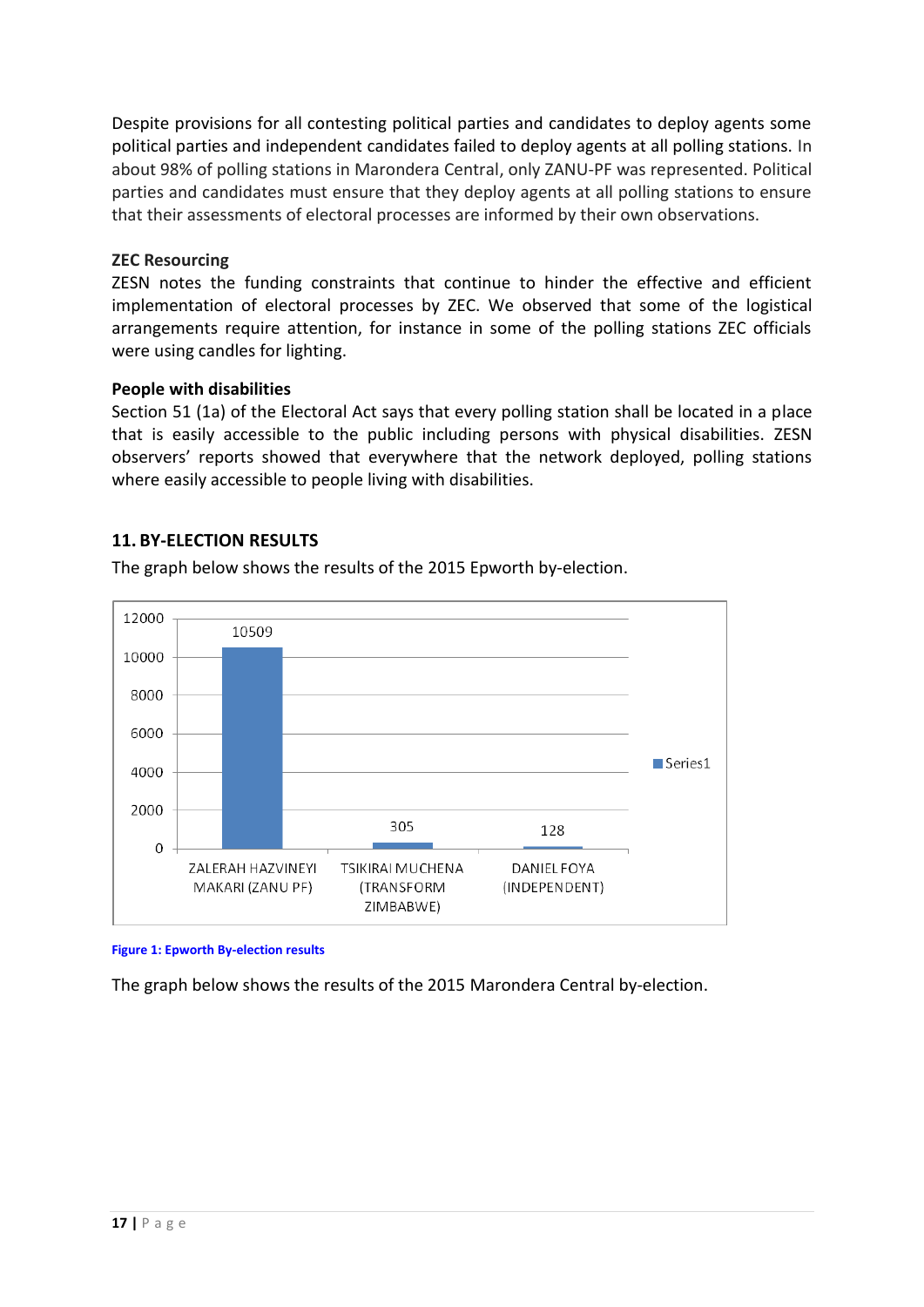

#### **Figure 2: Marondera Central By-election results**





**Figure 3: Mbire By-election results**

#### **Comments on the Results:**

- ZANU-PF retained all three Constituency seats.
- The by-elections were poorly contested as the country's largest opposition party the MDC-T continues to boycott by-elections citing the need for electoral reforms.
- In Epworth the votes received by the ZANU-PF candidates decreased by **4,949** as compared to the 2013 results. In 2013 the total votes cast was **25,814** compared to **11,160** on September 19, 2015.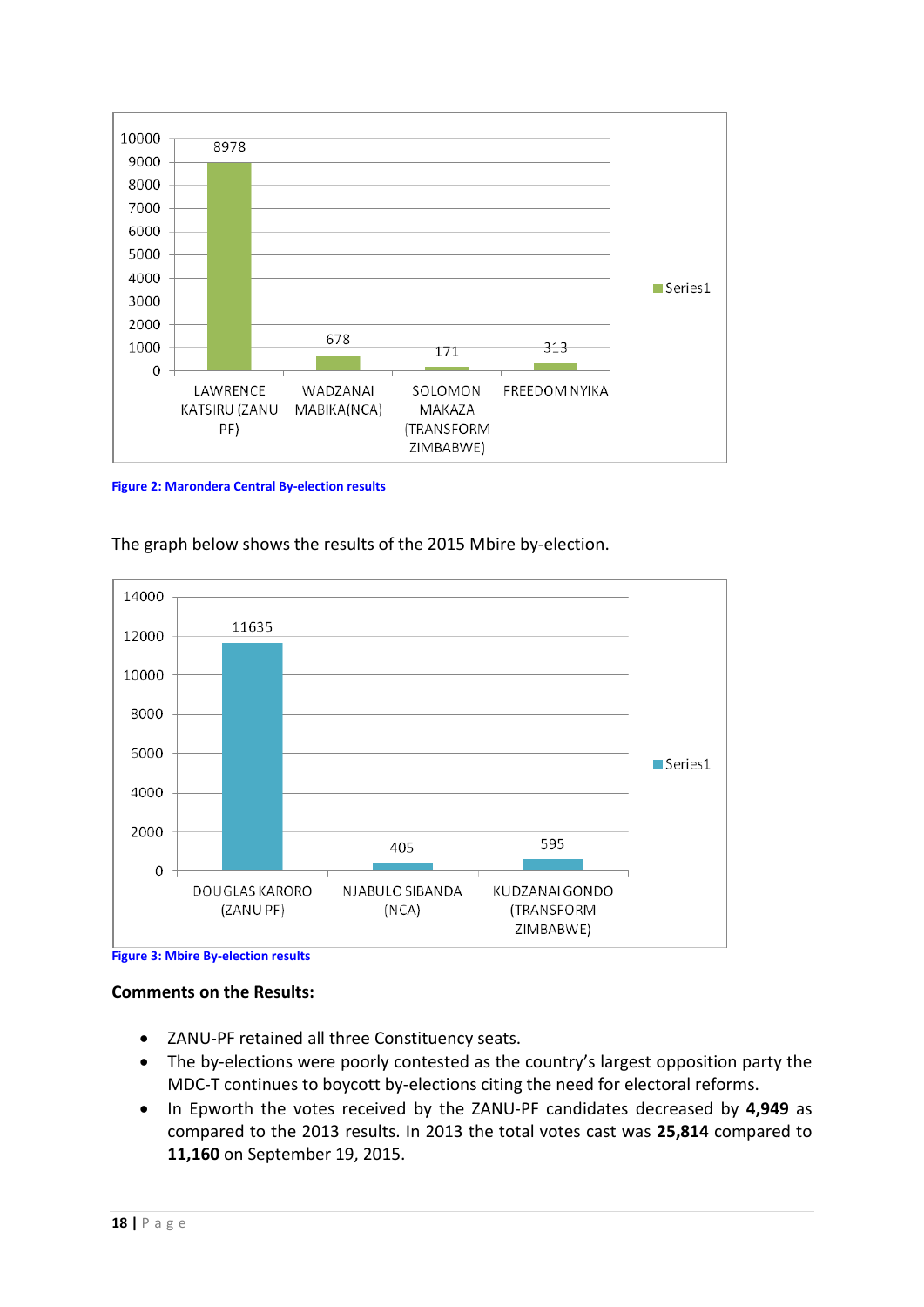- In Mbire constituency the winning ZANU-PF candidate in 2013 received **20,037** as compared to the **11,635** received in the by-election signifying a **42%** decrease.
- In Marondera Central constituency there were significant reductions in votes received between the top two candidates, in 2013 the top two received a combined total of **17,270** votes as compared to **9,656** for the 2015 by-elections
- This decrease in voter turnout can largely be attributed to the fact that by-elections seem to generate less interest among the voting populace in comparison to general elections.